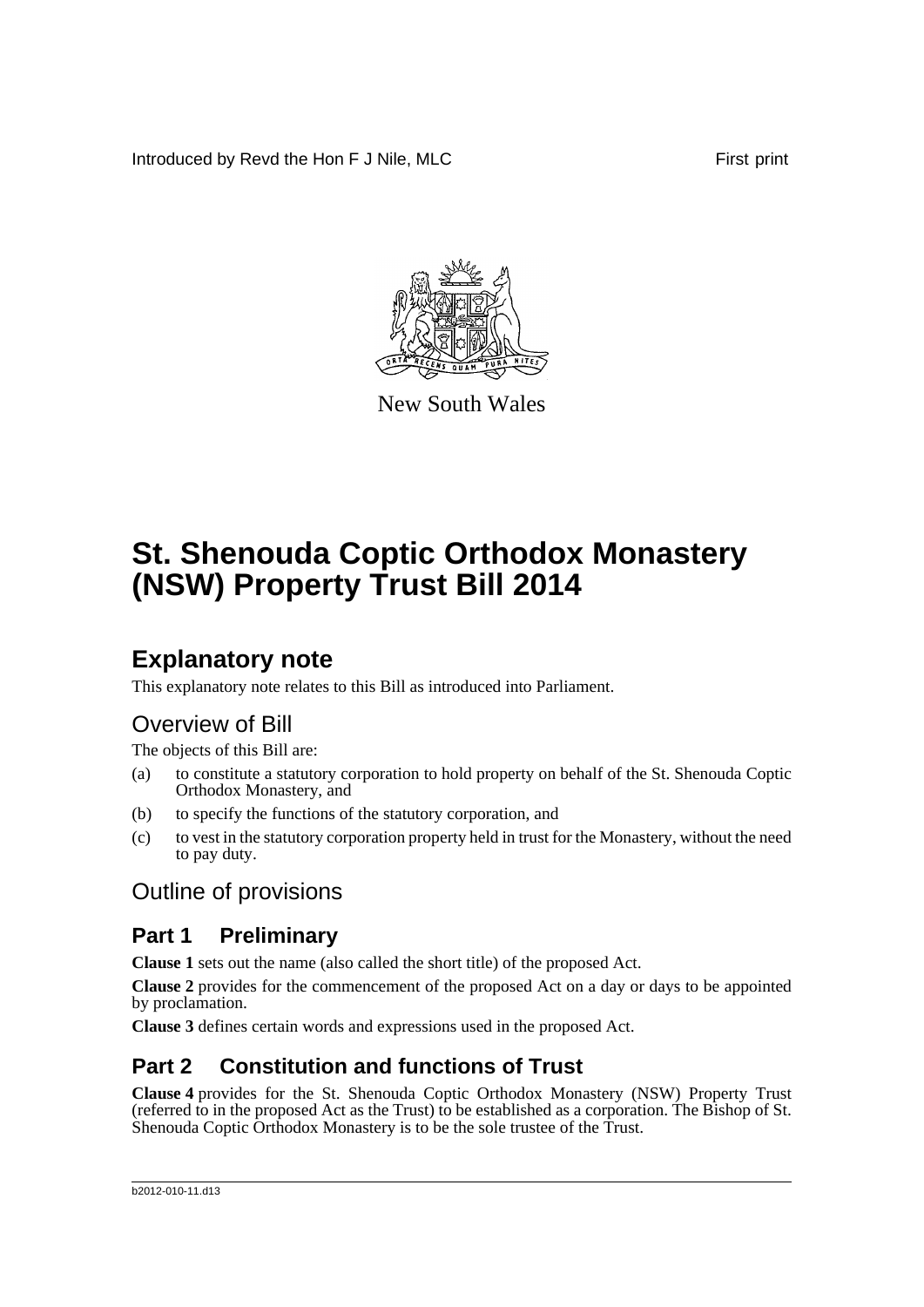**Clause 5** specifies the functions of the Trust.

**Clause 6** empowers the Bishop to delegate the Bishop's functions under the proposed Act to any 3 members of the General Board of the St. Shenouda Coptic Orthodox Monastery, at least one of whom is a clerical member.

**Clause 7** provides for the making of by-laws concerning the control, management and administration of, and dealings with, trust property.

### **Part 3 Vesting of property in Trust**

**Clause 8** provides for the vesting in the Trust of property currently vested in the company called Coptic Orthodox St. Shenouda Monastery Limited or currently held in trust for the St. Shenouda Coptic Orthodox Monastery.

**Clause 9** provides for the vesting in the Trust of property given to, or receivable or recoverable by, the St. Shenouda Coptic Orthodox Monastery in the future.

### **Part 4 Particular powers of Trust**

**Clause 10** enables the Trust to hold property alone or jointly.

**Clause 11** provides for the investment of funds by the Trust and enables the Trust to invest, as one fund, money held for different purposes.

**Clause 12** enables the Trust to make advances from its trust funds and specifies how such advances may be made.

**Clause 13** enables the Trust to make arrangements with a church of another denomination concerning the use of trust property.

**Clause 14** enables the Trust to vary the terms of a trust if it has become impossible or inexpedient to carry out those terms.

**Clause 15** enables the Trust to be the executor or administrator of an estate in which the St. Shenouda Coptic Orthodox Monastery has a beneficial interest. The clause also enables the Trust to accept appointment as trustee of property held for the St. Shenouda Coptic Orthodox Monastery's benefit.

**Clause 16** authorises the Trust to act on behalf of the St. Shenouda Coptic Orthodox Monastery in settling the compensation payable in the event that any trust property is exchanged, dedicated or compulsorily acquired.

### **Part 5 Miscellaneous**

**Clause 17** provides for the use and custody of the seal of the Trust.

**Clause 18** provides for the execution on behalf of the Trust of instruments required by law to be in writing and for the entering into of oral contracts on its behalf.

**Clause 19** enables the Trust to appoint an agent to execute documents on its behalf.

**Clause 20** enables the Trust to certify that it holds property in trust for the St. Shenouda Coptic Orthodox Monastery.

**Clause 21** provides that, if a person obtains a receipt for money paid to the Trust, the person will not be liable if the money is subsequently lost or misapplied or is not applied.

**Clause 22** removes the need for a person involved in a property dealing with the Trust to inquire whether the Trust has power to deal with the property and protects the person even if the person had notice that the Trust had no such power.

**Clause 23** entitles the Bishop and any other person exercising functions under the proposed Act to be indemnified out of trust property against liability for certain things done by them in good faith concerning the property.

**Clause 24** provides for the service of documents on the Trust.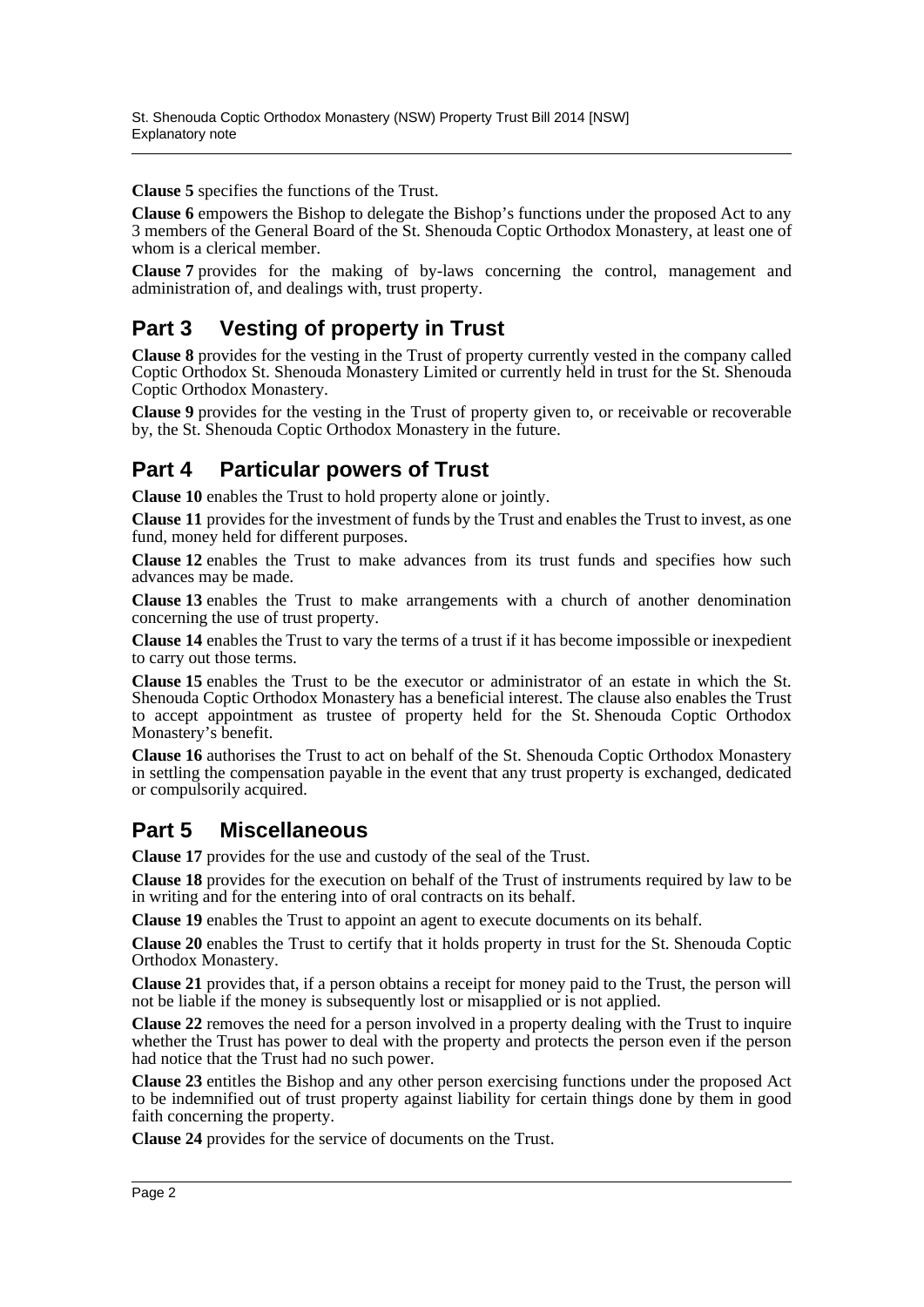### **Schedule 1 Savings, transitional and other provisions**

**Schedule 1** contains savings, transitional and other provisions consequent on the enactment of the proposed Act. In particular, it provides that, when property vests in the Trust in accordance with proposed section 8, the rights, obligations and liabilities of the former trustees in relation to the property will become rights, obligations and liabilities of the Trust. It also enables the making of regulations of a savings or transitional nature.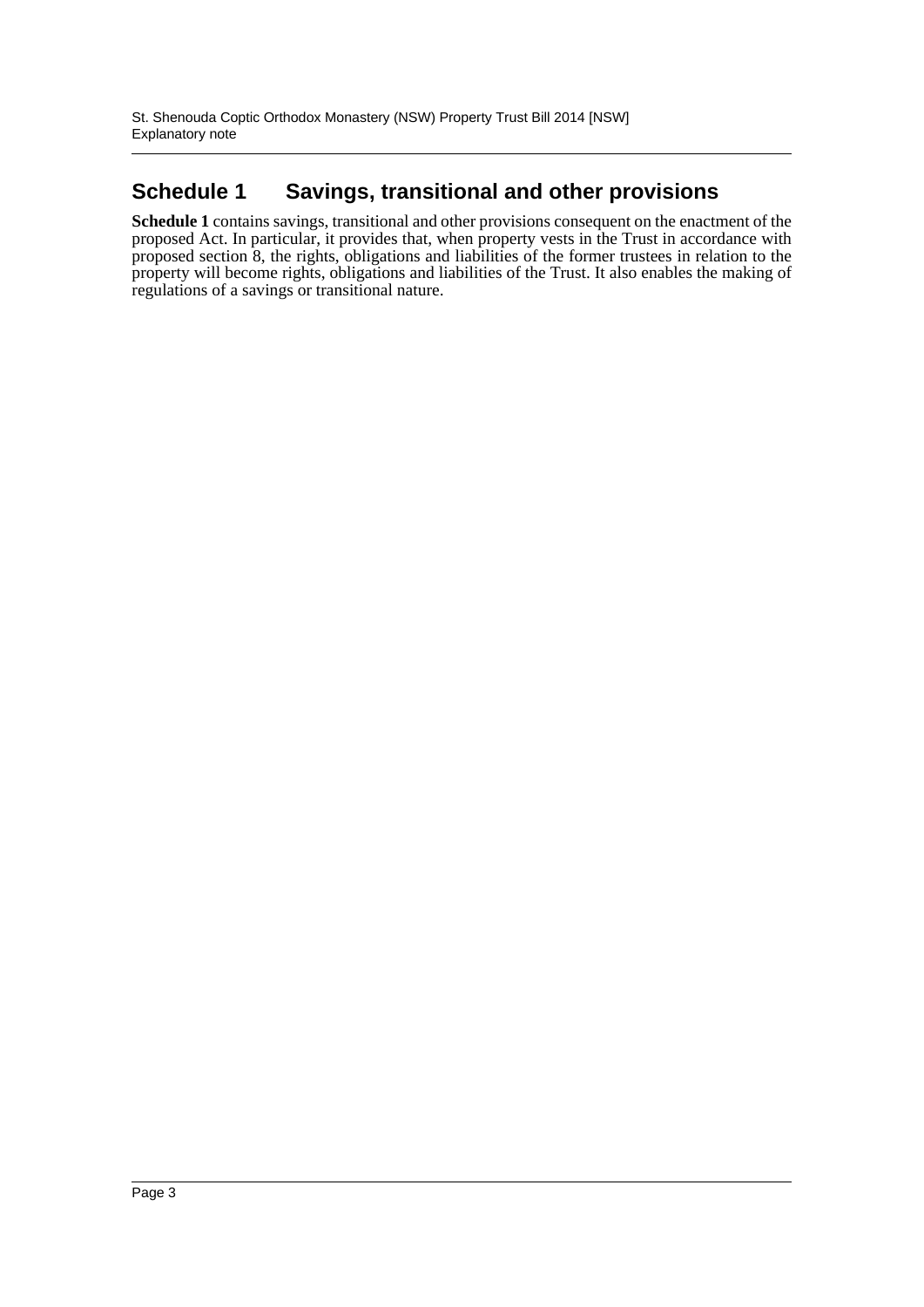Introduced by Revd the Hon F J Nile, MLC First print



New South Wales

# **St. Shenouda Coptic Orthodox Monastery (NSW) Property Trust Bill 2014**

## **Contents**

|        |                 |                                                       | Page           |
|--------|-----------------|-------------------------------------------------------|----------------|
| Part 1 |                 | <b>Preliminary</b>                                    |                |
|        | 1               | Name of Act                                           | $\overline{2}$ |
|        | 2               | Commencement                                          | $\overline{2}$ |
|        | 3               | <b>Definitions</b>                                    | $\overline{2}$ |
| Part 2 |                 | <b>Constitution and functions of Trust</b>            |                |
|        | 4               | <b>Constitution of Trust</b>                          | 3              |
|        | 5               | <b>Functions of Trust</b>                             | 3              |
|        | 6               | Delegation                                            | 3              |
|        | $\overline{7}$  | Trust may make by-laws                                | 3              |
| Part 3 |                 | <b>Vesting of property in Trust</b>                   |                |
|        | 8               | Vesting of property in Trust on the appointed day     | 4              |
|        | 9               | Vesting of other property in Trust                    | 4              |
| Part 4 |                 | <b>Particular powers of Trust</b>                     |                |
|        | 10              | Trust may hold property jointly                       | 5              |
|        | 11              | Trust may invest trust funds                          | 5              |
|        | 12 <sup>2</sup> | Trust may make advances                               | 5              |
|        | 13              | Arrangements for other churches to use trust property | 5              |
|        | 14              | Trusts may be varied                                  | 6              |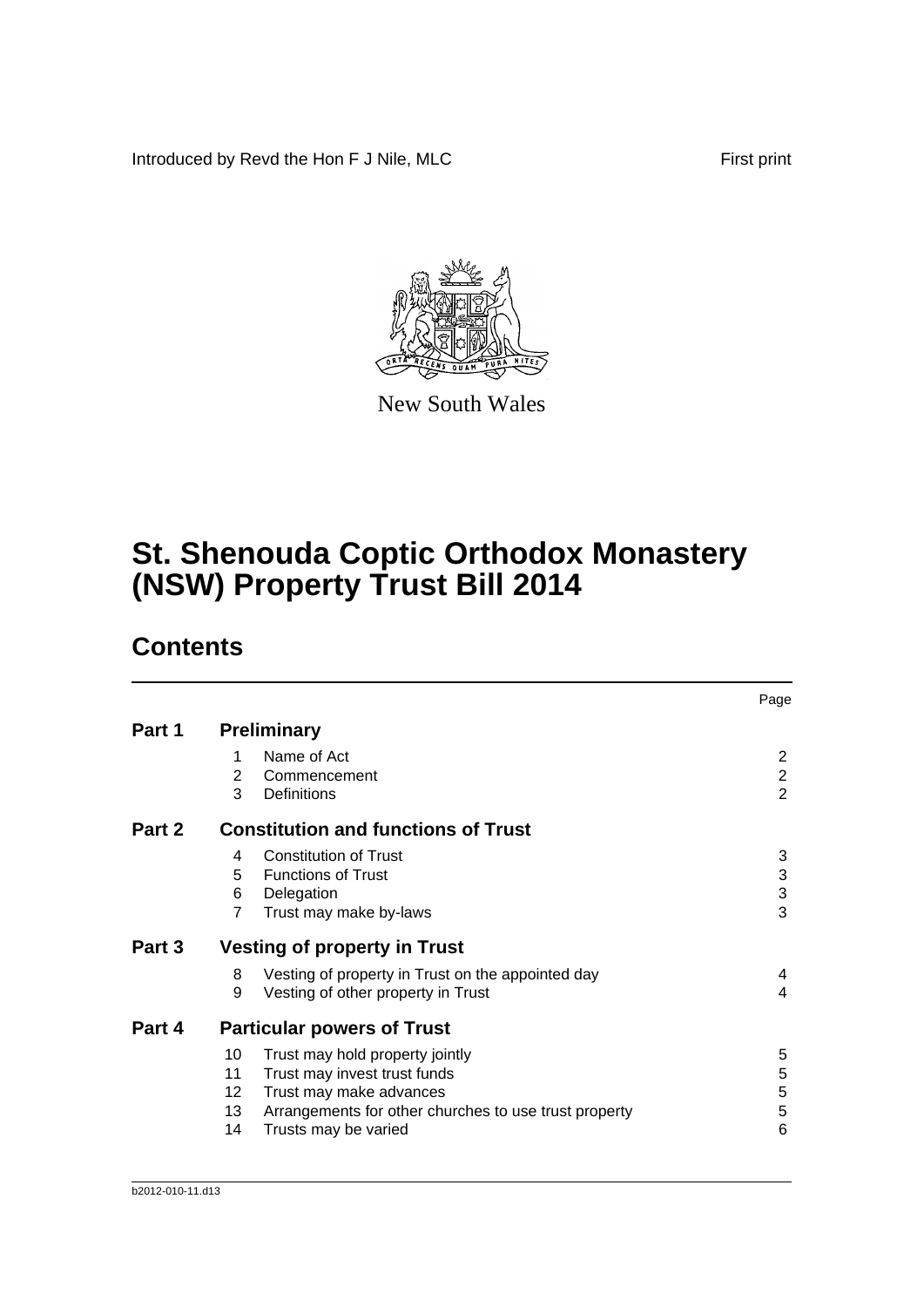St. Shenouda Coptic Orthodox Monastery (NSW) Property Trust Bill 2014 [NSW] **Contents** 

| Schedule 1 |          | Savings, transitional and other provisions                                                                            | 10 |
|------------|----------|-----------------------------------------------------------------------------------------------------------------------|----|
|            | 24       | How documents may be served on Trust                                                                                  | 9  |
|            | 23       | Certain persons to be indemnified out of trust property                                                               | 9  |
|            | 22       | Inquiries relating to dealings with trust property unnecessary in<br>certain cases                                    | 9  |
|            | 21       | Persons exonerated from liability on receiving receipt for certain<br>money paid to Trust                             | 8  |
|            | 20       | Evidence of certain matters relating to Trust                                                                         | 8  |
|            | 19       | Trust may appoint agents to execute under seal                                                                        | 8  |
|            | 18       | How Trust may execute certain instruments                                                                             | 8  |
|            | 17       | Custody and use of seal of Trust                                                                                      | 8  |
| Part 5     |          | <b>Miscellaneous</b>                                                                                                  |    |
|            |          | or compulsory acquisition                                                                                             | 7  |
|            | 15<br>16 | Trust may act as executor, administrator or trustee<br>Trust may make claims for compensation on exchange, dedication | 6  |
|            |          |                                                                                                                       |    |
|            |          |                                                                                                                       |    |

Page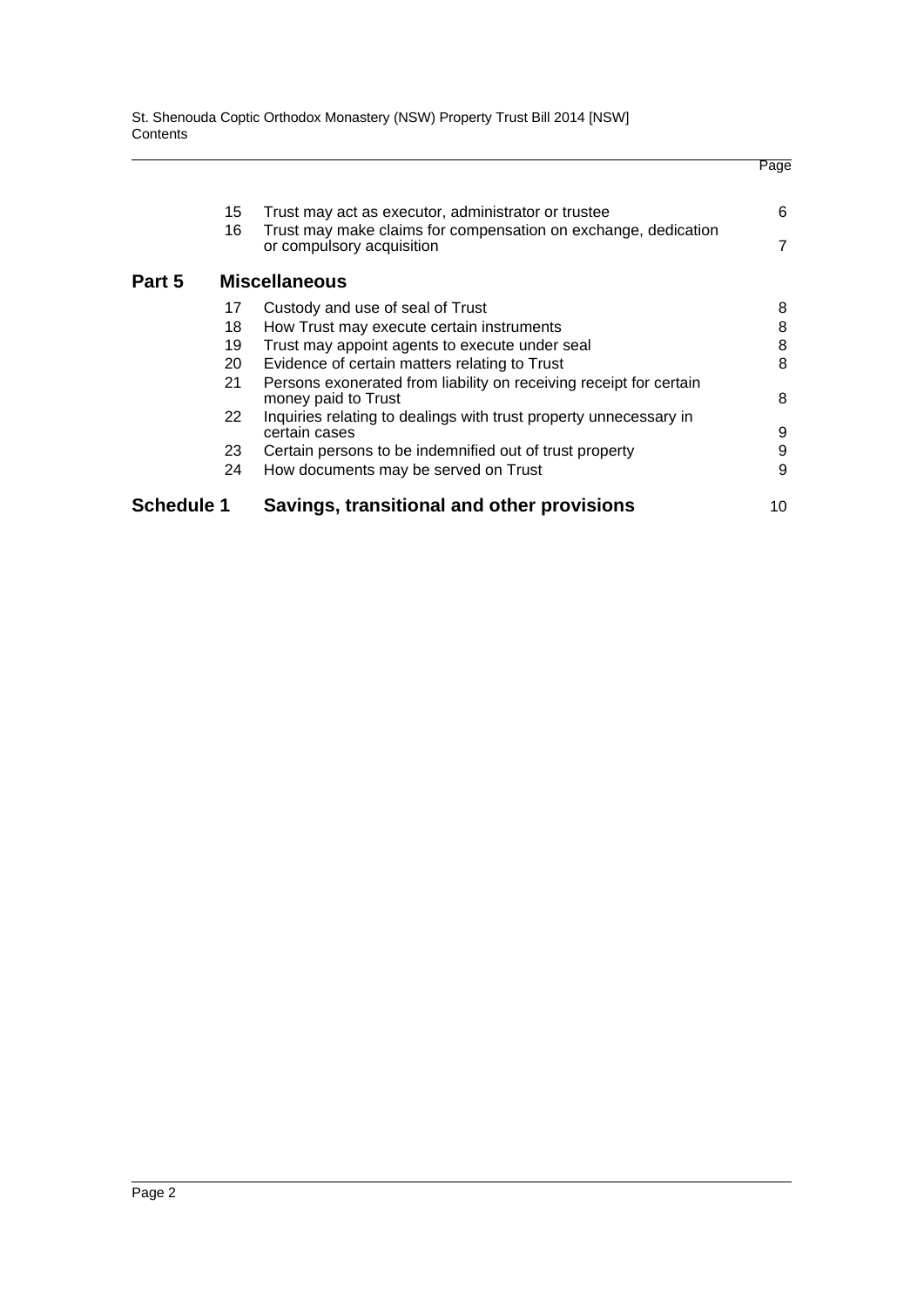

New South Wales

# **St. Shenouda Coptic Orthodox Monastery (NSW) Property Trust Bill 2014**

No , 2014

#### **A Bill for**

An Act to constitute the St. Shenouda Coptic Orthodox Monastery (NSW) Property Trust and to specify its functions, and to provide for the vesting of certain property in the Trust; and for other purposes.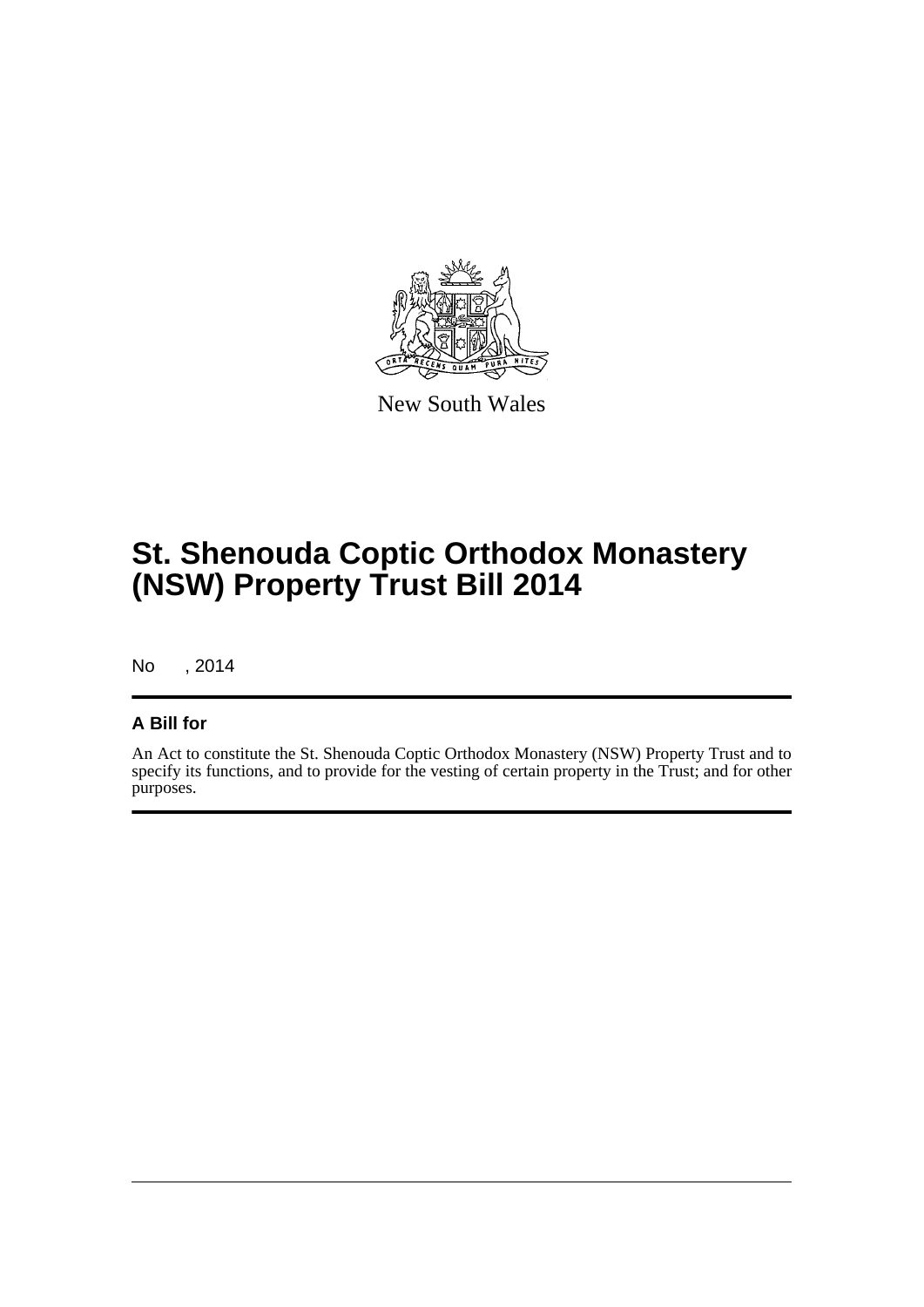<span id="page-6-3"></span><span id="page-6-2"></span><span id="page-6-1"></span><span id="page-6-0"></span>

|              | The Legislature of New South Wales enacts:<br>1 |                                                                                                                                                                                                                                                                                                                                      |                      |  |
|--------------|-------------------------------------------------|--------------------------------------------------------------------------------------------------------------------------------------------------------------------------------------------------------------------------------------------------------------------------------------------------------------------------------------|----------------------|--|
|              | <b>Preliminary</b><br>Part 1                    |                                                                                                                                                                                                                                                                                                                                      | 2                    |  |
| 1            |                                                 | <b>Name of Act</b>                                                                                                                                                                                                                                                                                                                   | 3                    |  |
|              |                                                 | This Act is the St. Shenouda Coptic Orthodox Monastery (NSW) Property Trust<br>Act 2014.                                                                                                                                                                                                                                             | 4<br>5               |  |
| $\mathbf{2}$ |                                                 | <b>Commencement</b>                                                                                                                                                                                                                                                                                                                  | 6                    |  |
|              |                                                 | This Act commences on a day or days to be appointed by proclamation.                                                                                                                                                                                                                                                                 | 7                    |  |
| 3            |                                                 | <b>Definitions</b>                                                                                                                                                                                                                                                                                                                   | 8                    |  |
|              |                                                 | In this Act:                                                                                                                                                                                                                                                                                                                         | 9                    |  |
|              |                                                 | <i>appointed day</i> means the day on which section 4 commences.                                                                                                                                                                                                                                                                     | 10                   |  |
|              |                                                 | <b>Bishop</b> means the person who for the time being is the Bishop of St. Shenouda<br>Coptic Orthodox Monastery.                                                                                                                                                                                                                    | 11<br>12             |  |
|              |                                                 | <b>Company</b> means the company limited by guarantee under the name Coptic Orthodox<br>St. Shenouda Monastery Limited (ACN 128 927 604).                                                                                                                                                                                            | 13<br>14             |  |
|              |                                                 | conveyance includes transfer, assignment and assurance.                                                                                                                                                                                                                                                                              | 15                   |  |
|              |                                                 | <i>function</i> includes a power, authority or duty, and <i>exercise</i> a function includes<br>perform a duty.                                                                                                                                                                                                                      | 16<br>17             |  |
|              |                                                 | <b>General Board</b> means the Board of St. Shenouda Coptic Orthodox Monastery as<br>appointed by the Bishop.                                                                                                                                                                                                                        | 18<br>19             |  |
|              |                                                 | <b>Monastery entity</b> means a body, corporate or unincorporate, established by the St.<br>Shenouda Coptic Orthodox Monastery after the appointed day, which is certified in<br>writing by the Bishop to be a Monastery entity for the purposes of this Act.                                                                        | 20<br>21<br>22       |  |
|              |                                                 | St. Shenouda Coptic Orthodox Monastery means a Coptic Orthodox monastery, a<br>part of the Coptic Orthodox Church of Egypt, a hierarchical Christian body whose<br>leader, overseer and shepherd is the Pope of Alexandria and Patriarch of the See of<br>St. Mark, and whose head is the Bishop, and includes any Monastery entity. | 23<br>24<br>25<br>26 |  |
|              |                                                 | <b>Trust</b> means the St. Shenouda Coptic Orthodox Monastery (NSW) Property Trust<br>constituted by this Act.                                                                                                                                                                                                                       | 27<br>28             |  |
|              |                                                 | trust property means property held by the Trust.                                                                                                                                                                                                                                                                                     | 29                   |  |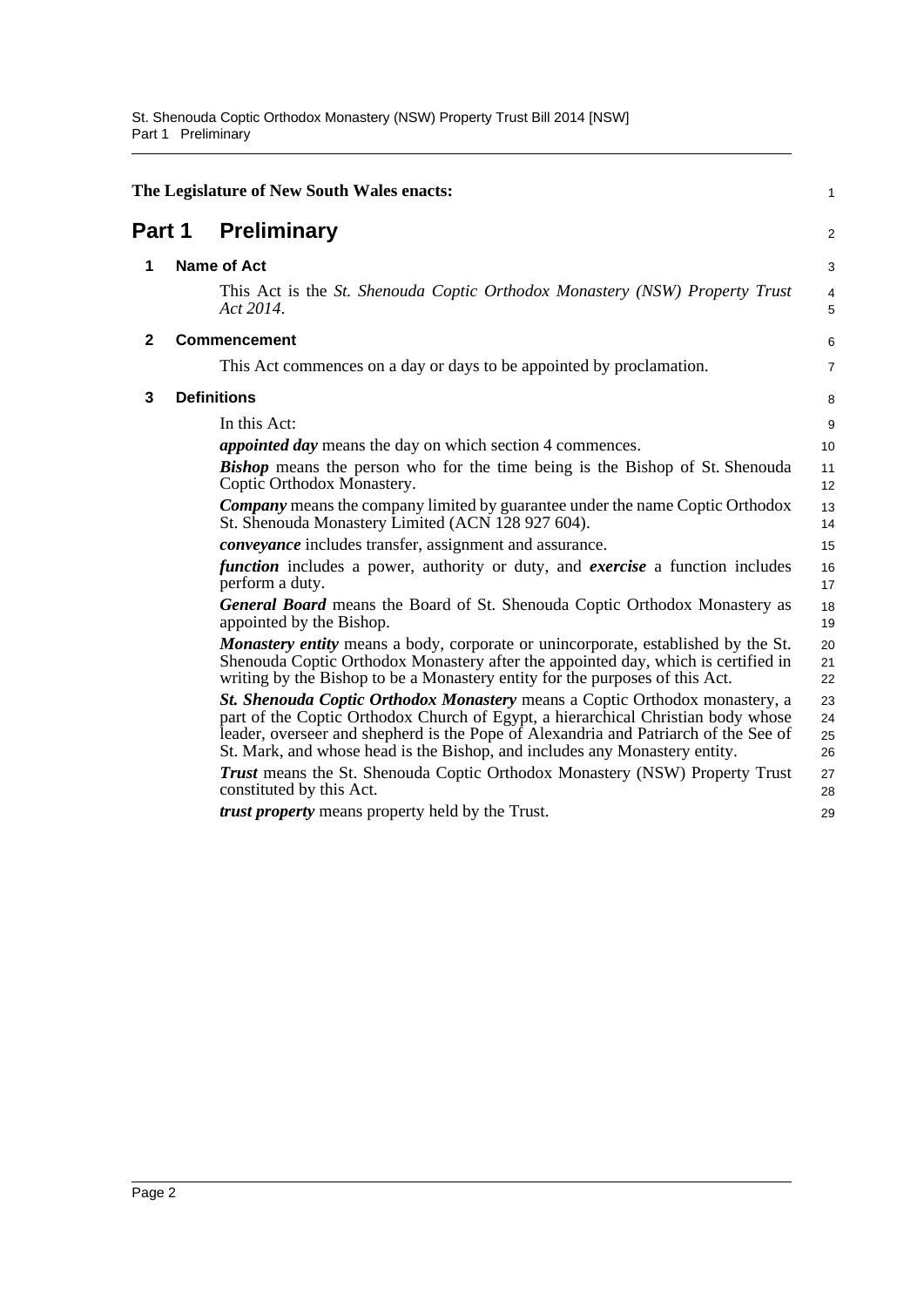<span id="page-7-4"></span><span id="page-7-3"></span><span id="page-7-2"></span><span id="page-7-1"></span><span id="page-7-0"></span>

| Part 2         |     |                   | <b>Constitution and functions of Trust</b>                                                                                                                                                                                                                                            | $\mathbf{1}$                |
|----------------|-----|-------------------|---------------------------------------------------------------------------------------------------------------------------------------------------------------------------------------------------------------------------------------------------------------------------------------|-----------------------------|
| 4              |     |                   | <b>Constitution of Trust</b>                                                                                                                                                                                                                                                          | 2                           |
|                | (1) |                   | There is constituted by this Act a corporation under the corporate name of the<br>St. Shenouda Coptic Orthodox Monastery (NSW) Property Trust.                                                                                                                                        | 3<br>$\overline{4}$         |
|                | (2) |                   | The Bishop is the sole trustee of the Trust.                                                                                                                                                                                                                                          | 5                           |
| 5              |     |                   | <b>Functions of Trust</b>                                                                                                                                                                                                                                                             | 6                           |
|                | (1) |                   | The functions of the Trust are as follows:                                                                                                                                                                                                                                            | $\overline{7}$              |
|                |     | (a)               | to purchase, exchange, take on lease, hold, dispose of and otherwise deal with<br>property as trustee for, or for the purposes of, the St. Shenouda Coptic<br>Orthodox Monastery,                                                                                                     | 8<br>$\boldsymbol{9}$<br>10 |
|                |     | (b)               | to acquire property by gift, devise or bequest and to agree to and carry out the<br>conditions of the gift, devise or bequest,                                                                                                                                                        | 11<br>12                    |
|                |     | (c)               | to borrow money for the purposes of the St. Shenouda Coptic Orthodox<br>Monastery,                                                                                                                                                                                                    | 13<br>14                    |
|                |     | (d)               | to mortgage, charge or otherwise encumber trust property,                                                                                                                                                                                                                             | 15                          |
|                |     | (e)               | to make gifts or donations of property held by it for the purposes of the St.<br>Shenouda Coptic Orthodox Monastery,                                                                                                                                                                  | 16<br>17                    |
|                |     | (f)               | to do and suffer all other things that bodies corporate may, by law, do and<br>suffer and that are necessary for or incidental to the exercise of its functions<br>under this Act.                                                                                                    | 18<br>19<br>20              |
|                | (2) |                   | The Trust has such other functions as are conferred or imposed on it by this Act.                                                                                                                                                                                                     | 21                          |
|                | (3) |                   | This section does not limit section 50 of the <i>Interpretation Act 1987</i> .                                                                                                                                                                                                        | 22                          |
| 6              |     | <b>Delegation</b> |                                                                                                                                                                                                                                                                                       | 23                          |
|                |     |                   | The Bishop may, by instrument in writing, delegate any or all of the Bishop's<br>functions under this Act (other than this power of delegation) to any 3 members of<br>the General Board of the St. Shenouda Coptic Orthodox Monastery, at least one of<br>whom is a clerical member. | 24<br>25<br>26<br>27        |
| $\overline{7}$ |     |                   | Trust may make by-laws                                                                                                                                                                                                                                                                | 28                          |
|                | (1) |                   | The Trust may make by-laws, not inconsistent with this Act, for the control,<br>management and administration of, and dealings with, trust property.                                                                                                                                  | 29<br>30                    |
|                | (2) | that day.         | A certificate under the seal of the Trust to the effect that a by-law specified in the<br>certificate, or in an annexure to the certificate, was in force on a day specified in the<br>certificate is, until the contrary is proved, evidence that the by-law was in force on         | 31<br>32<br>33<br>34        |
|                | (3) | section.          | A by-law may be amended or repealed by a subsequent by-law made under this                                                                                                                                                                                                            | 35<br>36                    |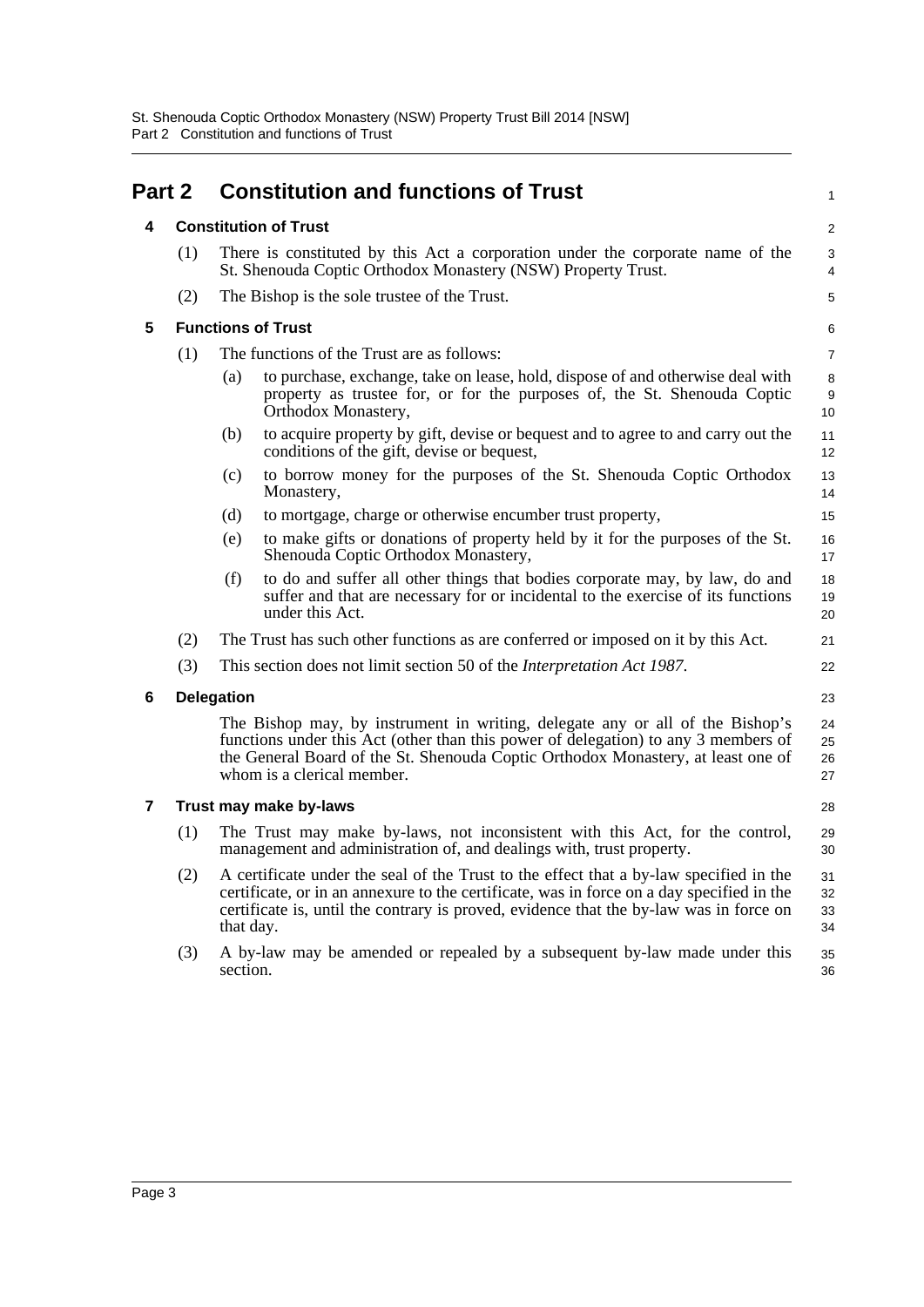<span id="page-8-2"></span><span id="page-8-1"></span><span id="page-8-0"></span>

| Part 3 |     | <b>Vesting of property in Trust</b>                                                                                                                                                                                                                               | $\mathbf{1}$             |
|--------|-----|-------------------------------------------------------------------------------------------------------------------------------------------------------------------------------------------------------------------------------------------------------------------|--------------------------|
| 8      |     | Vesting of property in Trust on the appointed day                                                                                                                                                                                                                 | 2                        |
|        | (1) | This section applies to any property that was, immediately before the appointed day:                                                                                                                                                                              | 3                        |
|        |     | vested in the Company, or<br>(a)                                                                                                                                                                                                                                  | $\overline{4}$           |
|        |     | vested in any person in trust for the St. Shenouda Coptic Orthodox Monastery.<br>(b)                                                                                                                                                                              | 5                        |
|        | (2) | On the appointed day, property to which this section applies is divested from the<br>Company in which it was vested, or from the person in whom it was vested on trust,<br>and is, to the extent that it was so vested, vested (without conveyance) in the Trust. | 6<br>$\overline{7}$<br>8 |
|        | (3) | The vesting of the property in the Trust does not affect:                                                                                                                                                                                                         | 9                        |
|        |     | any reservation, mortgage, charge, encumbrance, lien or lease that affected the<br>(a)<br>property, or                                                                                                                                                            | 10<br>11                 |
|        |     | any trust on which the property was held,<br>(b)                                                                                                                                                                                                                  | 12                       |
|        |     | immediately before the vesting of the property.                                                                                                                                                                                                                   | 13                       |
|        | (4) | No attornment to the Trust by a lessee of land vested in the Trust by this section is<br>necessary.                                                                                                                                                               | 14<br>15                 |
|        | (5) | The vesting of property by this section is not a dutiable transaction for the purposes<br>of the <i>Duties Act 1997</i> .                                                                                                                                         | 16<br>17                 |
|        | (6) | A dutiable transaction within the meaning of the <i>Duties Act 1997</i> , or an instrument<br>that effects or evidences a dutiable transaction and that occurs or is executed or<br>registered only for:                                                          | 18<br>19<br>20           |
|        |     | (a)<br>a purpose ancillary to, or consequential on, the operation of this section, or                                                                                                                                                                             | 21                       |
|        |     | the purpose of giving effect to this section,<br>(b)                                                                                                                                                                                                              | 22                       |
|        |     | is not chargeable with duty under the Duties Act 1997.                                                                                                                                                                                                            | 23                       |
| 9      |     | Vesting of other property in Trust                                                                                                                                                                                                                                | 24                       |
|        |     | To the extent to which an instrument (including a will) provides for any property<br>(other than property to which section 8 applies):                                                                                                                            | 25<br>26                 |
|        |     | to be given to the St. Shenouda Coptic Orthodox Monastery or to a person<br>(a)<br>(other than the Trust) for the benefit of the St. Shenouda Coptic Orthodox<br>Monastery, or                                                                                    | 27<br>28<br>29           |
|        |     | to be payable to, or receivable by, the St. Shenouda Coptic Orthodox<br>(b)<br>Monastery or any person (other than the Trust) on behalf of the St. Shenouda<br>Coptic Orthodox Monastery, or                                                                      | 30<br>31<br>32           |
|        |     | to be recoverable by the St. Shenouda Coptic Orthodox Monastery or by any<br>(c)<br>person (other than the Trust) for the St. Shenouda Coptic Orthodox<br>Monastery,                                                                                              | 33<br>34<br>35           |
|        |     | a reference in the instrument to the St. Shenouda Coptic Orthodox Monastery, or to<br>that person, is to be treated as a reference to the Trust.                                                                                                                  | 36<br>37                 |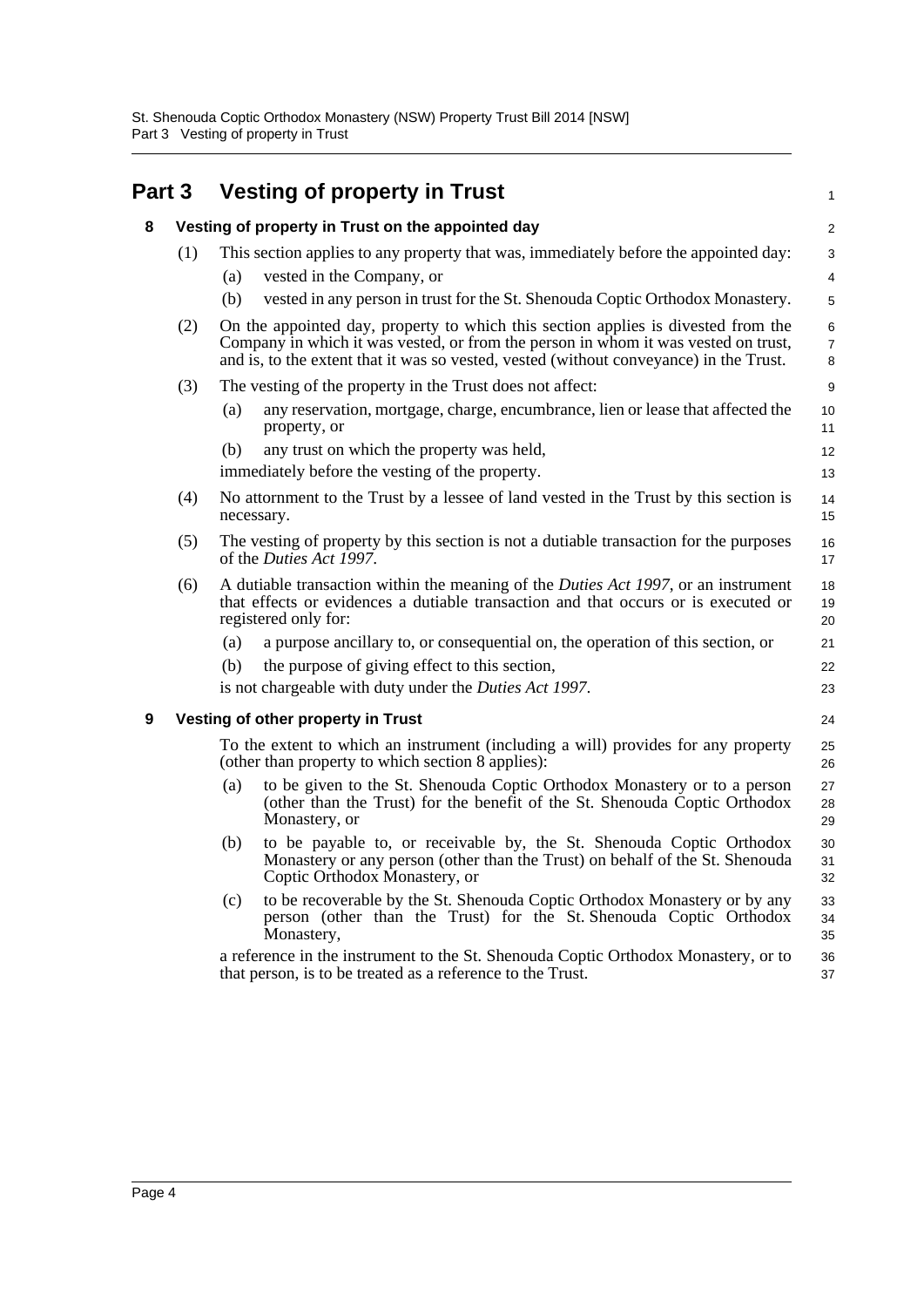<span id="page-9-4"></span><span id="page-9-3"></span><span id="page-9-2"></span><span id="page-9-1"></span><span id="page-9-0"></span>

| Part 4 |                               |            | <b>Particular powers of Trust</b>                                                                                                                                                                                                    | 1                       |  |  |
|--------|-------------------------------|------------|--------------------------------------------------------------------------------------------------------------------------------------------------------------------------------------------------------------------------------------|-------------------------|--|--|
| 10     |                               |            | Trust may hold property jointly                                                                                                                                                                                                      | $\overline{\mathbf{c}}$ |  |  |
|        |                               |            | The Trust may hold or acquire property either alone or jointly as a joint tenant or<br>tenant-in-common.                                                                                                                             | 3<br>4                  |  |  |
| 11     |                               |            | Trust may invest trust funds                                                                                                                                                                                                         | 5                       |  |  |
|        | (1)                           | The Trust: |                                                                                                                                                                                                                                      | 6                       |  |  |
|        |                               | (a)        | may invest or lend any funds that it holds on trust in accordance with the terms<br>of any trust to which the funds are subject, and                                                                                                 | 7<br>8                  |  |  |
|        |                               | (b)        | may also invest or lend any such funds in accordance with the <i>Trustee Act</i><br>1925, unless the investment or loan is expressly forbidden by the instrument<br>(if any) creating the trust to which the funds are subject.      | 9<br>10<br>11           |  |  |
|        | (2)                           |            | The Trust may invest trust funds held by it for different purposes or activities, or any<br>part of those funds, as one fund.                                                                                                        | 12<br>13                |  |  |
|        | (3)                           |            | Income arising from an investment of funds in accordance with subsection (2) is to<br>be apportioned rateably among the several purposes or activities for which the funds<br>are held on trust.                                     | 14<br>15<br>16          |  |  |
|        | (4)                           |            | Any loss arising from an investment of funds in accordance with subsection (2) is to<br>be apportioned rateably among the several purposes or activities for which the funds<br>are held on trust.                                   | 17<br>18<br>19          |  |  |
| 12     | Trust may make advances<br>20 |            |                                                                                                                                                                                                                                      |                         |  |  |
|        | (1)                           |            | The Trust may make advances out of its trust funds for any purpose of or relating to<br>the St. Shenouda Coptic Orthodox Monastery.                                                                                                  | 21<br>22                |  |  |
|        | (2)                           |            | Any sum so advanced is taken to be an investment of the money and bears interest at<br>a rate fixed by the Trust.                                                                                                                    | 23<br>24                |  |  |
|        | (3)                           |            | The sum advanced, and any interest on that sum, is taken to be a charge on those<br>assets (if any) that the Trust holds for the purpose for which the advance was made.                                                             | 25<br>26                |  |  |
| 13     |                               |            | Arrangements for other churches to use trust property                                                                                                                                                                                | 27                      |  |  |
|        | (1)                           |            | In this section, <i>scheme of co-operation</i> means a scheme entered into by the Trust:                                                                                                                                             | 28                      |  |  |
|        |                               | (a)        | with or involving a church of another denomination or any congregation or<br>activity of such a church, and                                                                                                                          | 29<br>30                |  |  |
|        |                               |            | (b) concerning the use of trust property.                                                                                                                                                                                            | 31                      |  |  |
|        | (2)                           |            | The Trust may permit trust property to be used and managed for the purposes of a<br>scheme of co-operation on such terms and conditions as the Trust determines.                                                                     | 32<br>33                |  |  |
|        | (3)                           |            | Any proceeds derived by the Trust from a scheme of co-operation are to be applied<br>in the manner determined by the Trust.                                                                                                          | 34<br>35                |  |  |
|        | (4)                           |            | Conditions that the Trust may determine under this section include:                                                                                                                                                                  | 36                      |  |  |
|        |                               | (a)        | conditions with respect to the making of monetary contributions towards the<br>acquisition, construction, alteration, maintenance or repair of property vested<br>in or held on behalf of a co-operating church or congregation, and | 37<br>38<br>39          |  |  |
|        |                               | (b)        | the giving or taking of a security or charge over any property.                                                                                                                                                                      | 40                      |  |  |
|        | (5)                           |            | Trust property may be used in accordance with a scheme of co-operation except to<br>the extent that the property is subject to an express trust expressly forbidding its use<br>in that manner.                                      | 41<br>42<br>43          |  |  |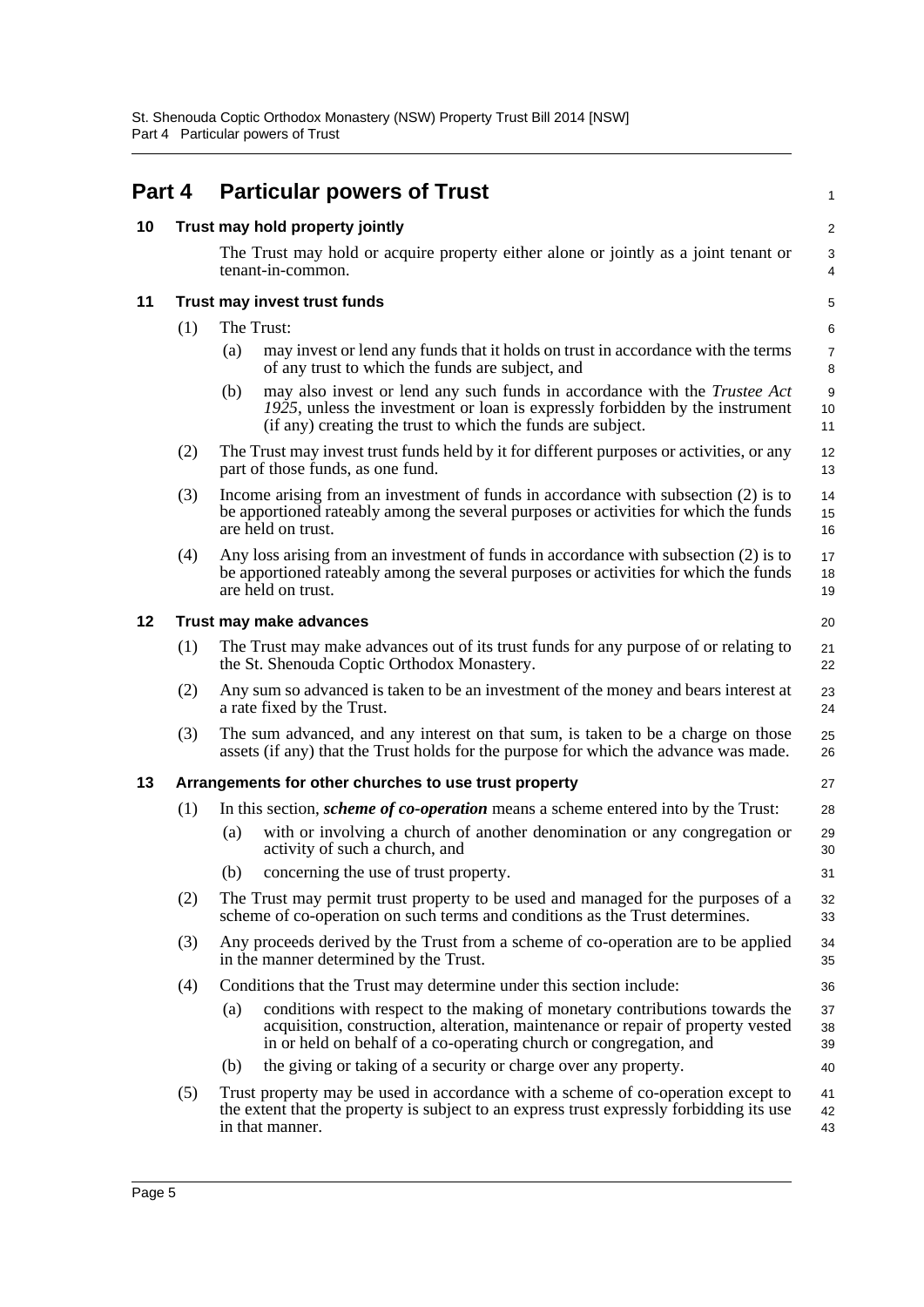<span id="page-10-1"></span><span id="page-10-0"></span>

|    | (6) | Trust property is not to be regarded as property that is subject to an express trust<br>expressly forbidding its use under a scheme of co-operation merely because it is<br>directed to be held in trust for worship within, or for the purposes of, the St. Shenouda<br>Coptic Orthodox Monastery.      | 1<br>$\overline{\mathbf{c}}$<br>3<br>4 |
|----|-----|----------------------------------------------------------------------------------------------------------------------------------------------------------------------------------------------------------------------------------------------------------------------------------------------------------|----------------------------------------|
| 14 |     | <b>Trusts may be varied</b>                                                                                                                                                                                                                                                                              | 5                                      |
|    | (1) | The Trust may declare that, in its opinion, it has become impossible or inexpedient<br>to carry out or observe the terms of a trust of property vested in it, whether as to its<br>purpose or any other of its terms.                                                                                    | 6<br>7<br>8                            |
|    | (2) | The Trust may by the same or a later declaration declare that the property is subject<br>to another trust and on the making of such a declaration:                                                                                                                                                       | 9<br>10                                |
|    |     | (a)<br>the trust that is to be replaced ceases, and                                                                                                                                                                                                                                                      | 11                                     |
|    |     | (b)<br>the property is to be held subject to the other trust.                                                                                                                                                                                                                                            | 12                                     |
|    | (3) | In making such a declaration, the Trust must ensure that the property is dealt with as<br>nearly as is possible for the purposes for which the property was held immediately<br>before the declaration.                                                                                                  | 13<br>14<br>15                         |
|    | (4) | However, the Trust may declare that, in its opinion, it is impossible or inexpedient to<br>deal with the property in accordance with subsection (3) because of circumstances<br>arising after the creation of the replaced trust.                                                                        | 16<br>17<br>18                         |
|    | (5) | On making a declaration under subsection (4), the Trust may hold, dispose of or<br>otherwise deal with and apply the property for such purposes for the use and benefit<br>of St. Shenouda Coptic Orthodox Monastery as the Trust declares.                                                              | 19<br>20<br>21                         |
| 15 |     | Trust may act as executor, administrator or trustee                                                                                                                                                                                                                                                      | 22                                     |
|    | (1) | The Trust:                                                                                                                                                                                                                                                                                               | 23                                     |
|    |     | may apply for and obtain, or join in applying for and obtaining, probate of the<br>(a)<br>will, or letters of administration for the estate, of a deceased person if the St.<br>Shenouda Coptic Orthodox Monastery has a beneficial interest, vested or<br>contingent, in the estate of that person, and | 24<br>25<br>26<br>27                   |
|    |     | (b)<br>may accept appointment and act as trustee or co-trustee under a trust if the trust<br>property is not already vested in the Trust by or in accordance with this Act<br>and the trust was created wholly or partly for the benefit of the St. Shenouda<br>Coptic Orthodox Monastery, and           | 28<br>29<br>30<br>31                   |
|    |     | (c)<br>may do all things necessary for the exercise of its functions as executor,<br>administrator or trustee.                                                                                                                                                                                           | 32<br>33                               |
|    | (2) | If authorised by the Trust to do so, a person employed by the Trust may, on behalf of<br>the Trust:                                                                                                                                                                                                      | 34<br>35                               |
|    |     | swear an affidavit, or<br>(a)                                                                                                                                                                                                                                                                            | 36                                     |
|    |     | make a declaration or statement, or<br>(b)                                                                                                                                                                                                                                                               | 37                                     |
|    |     | give security and do any other act or thing,<br>(c)                                                                                                                                                                                                                                                      | 38                                     |
|    |     | that is, by any charter, enactment or rule of court, required to be done by a person<br>who is applying for or granted probate or letters of administration, or who is<br>administering a trust.                                                                                                         | 39<br>40<br>41                         |
|    | (3) | The Trust may:                                                                                                                                                                                                                                                                                           | 42                                     |
|    |     | renounce executorship, or<br>(a)                                                                                                                                                                                                                                                                         | 43                                     |
|    |     | decline to act as administrator of an estate, or<br>(b)                                                                                                                                                                                                                                                  | 44                                     |
|    |     | retire, or decline to act, as trustee of property (other than property vested in it<br>(c)                                                                                                                                                                                                               | 45                                     |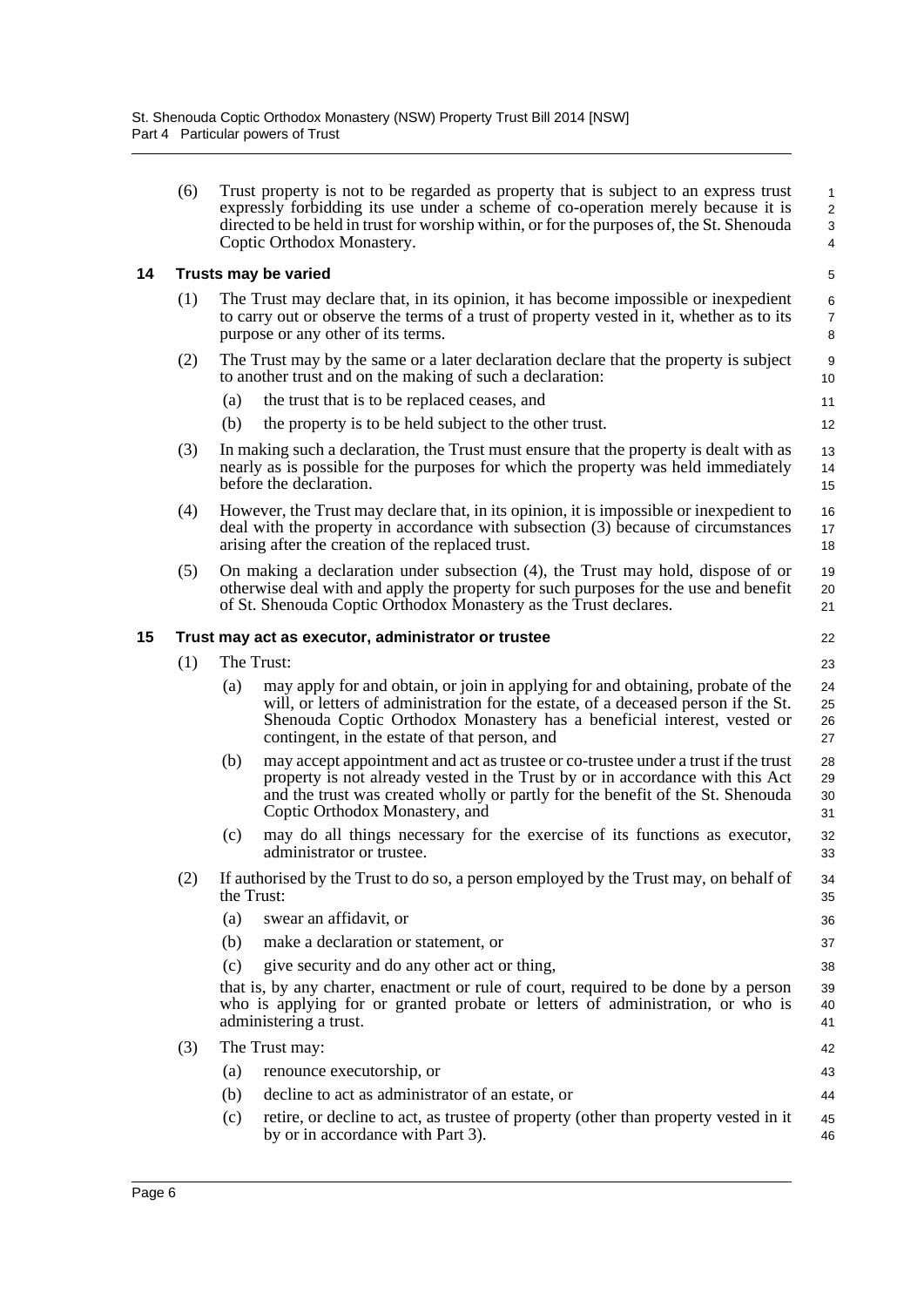| (4) | Any commission or other remuneration earned by the Trust as an executor,              | $\overline{1}$ |
|-----|---------------------------------------------------------------------------------------|----------------|
|     | administrator or trustee appointed under the authority of this section belongs to the | -2             |
|     | Trust and the Trust may use or apply the commission or remuneration only for an       | $\mathbf{3}$   |
|     | object or purpose specified or approved by the Trust.                                 | 4              |

#### <span id="page-11-0"></span>**16 Trust may make claims for compensation on exchange, dedication or compulsory acquisition**

In relation to the exchange, dedication or compulsory acquisition of any trust property, the Trust may: 7 8

5 6

9 10

- (a) act on behalf of the St. Shenouda Coptic Orthodox Monastery and make claims for compensation, and
- (b) agree to and settle any such claims for such amount, and on such terms and conditions, as it thinks fit. 11 12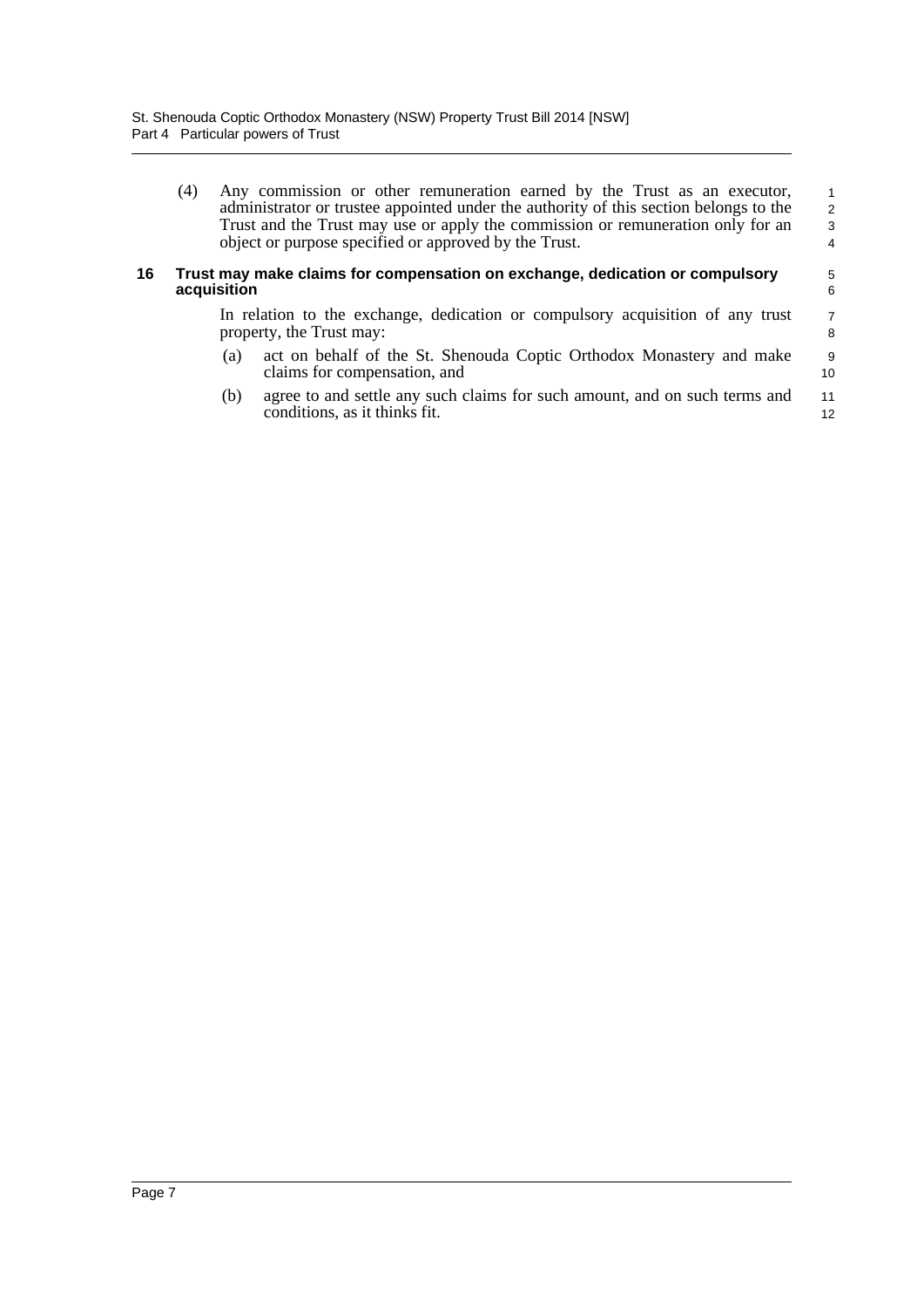<span id="page-12-5"></span><span id="page-12-4"></span><span id="page-12-3"></span><span id="page-12-2"></span><span id="page-12-1"></span><span id="page-12-0"></span>

| Part 5 |     |          | <b>Miscellaneous</b>                                                                                                                                                                                                                                                                                                                                                                                         | 1                          |
|--------|-----|----------|--------------------------------------------------------------------------------------------------------------------------------------------------------------------------------------------------------------------------------------------------------------------------------------------------------------------------------------------------------------------------------------------------------------|----------------------------|
| 17     |     |          | <b>Custody and use of seal of Trust</b>                                                                                                                                                                                                                                                                                                                                                                      | $\overline{c}$             |
|        | (1) | only:    | The seal of the Trust is to be kept by the Bishop and may be affixed to a document                                                                                                                                                                                                                                                                                                                           | 3<br>4                     |
|        |     | (a)      | with the authority of the Trust, and                                                                                                                                                                                                                                                                                                                                                                         | $\mathbf 5$                |
|        |     | (b)      | in the presence of the Bishop, and                                                                                                                                                                                                                                                                                                                                                                           | 6                          |
|        |     | (c)      | with an attestation by the signature of the Bishop of the fact of the affixing of<br>the seal.                                                                                                                                                                                                                                                                                                               | $\boldsymbol{7}$<br>8      |
|        | (2) | section. | An instrument purporting to have been sealed with the seal of the Trust and to have<br>been signed by the Bishop is taken to have been executed in accordance with this                                                                                                                                                                                                                                      | 9<br>10<br>11              |
| 18     |     |          | How Trust may execute certain instruments                                                                                                                                                                                                                                                                                                                                                                    | 12                         |
|        | (1) |          | Any instrument relating to any property or matter that, if made or executed by an<br>individual, would by law be required to be in writing under seal may be made on<br>behalf of the Trust in writing under the seal of the Trust.                                                                                                                                                                          | 13<br>14<br>15             |
|        | (2) |          | Any instrument relating to any property or matter that, if made by or between<br>individuals, would by law be required to be in writing signed by the parties to be<br>bound by it, may be made on behalf of the Trust in writing by any person acting under<br>its authority, express or implied.                                                                                                           | 16<br>17<br>18<br>19       |
|        | (3) |          | Any contract relating to any property or matter that, if made between individuals,<br>would by law be valid although made orally only, may be made on behalf of the Trust<br>by any person acting under its authority, express or implied.                                                                                                                                                                   | 20<br>21<br>22             |
| 19     |     |          | Trust may appoint agents to execute under seal                                                                                                                                                                                                                                                                                                                                                               | 23                         |
|        | (1) |          | The Trust may, by writing under its seal, expressly empower any person, in respect<br>of any specific matter, to execute any deed or other document on its behalf as its<br>agent or attorney.                                                                                                                                                                                                               | 24<br>25<br>26             |
|        | (2) |          | Any deed signed by such an agent or attorney on behalf of the Trust binds the Trust<br>and has the same effect as if it were under the seal of the Trust.                                                                                                                                                                                                                                                    | 27<br>28                   |
| 20     |     |          | <b>Evidence of certain matters relating to Trust</b>                                                                                                                                                                                                                                                                                                                                                         | 29                         |
|        | (1) |          | A certificate under the seal of the Trust to the effect that property specified in the<br>certificate is held by it in trust for the St. Shenouda Coptic Orthodox Monastery is,<br>in any legal proceedings, evidence that the property is so held.                                                                                                                                                          | 30<br>31<br>32             |
|        | (2) |          | A certificate under the seal of the Trust to the effect that the estate or interest of a<br>person specified in the certificate in land so specified is an estate or interest vested in<br>the Trust by this Act is, for the purposes of any application by the Trust to be<br>registered under the <i>Real Property Act 1900</i> as the proprietor of that estate or interest,<br>evidence of its contents. | 33<br>34<br>35<br>36<br>37 |
| 21     |     |          | Persons exonerated from liability on receiving receipt for certain money paid to Trust                                                                                                                                                                                                                                                                                                                       | 38                         |
|        |     |          | A receipt for money paid to the Trust that:                                                                                                                                                                                                                                                                                                                                                                  | 39                         |
|        |     | (a)      | is executed under the seal of the Trust, or                                                                                                                                                                                                                                                                                                                                                                  | 40                         |
|        |     | (b)      | is in writing signed by a person or persons purporting to be duly authorised for<br>the purpose by the Trust,                                                                                                                                                                                                                                                                                                | 41<br>42                   |
|        |     |          | exonerates the person by whom or on whose behalf the money is paid from any<br>liability for the loss, misapplication or non-application of the money.                                                                                                                                                                                                                                                       | 43<br>44                   |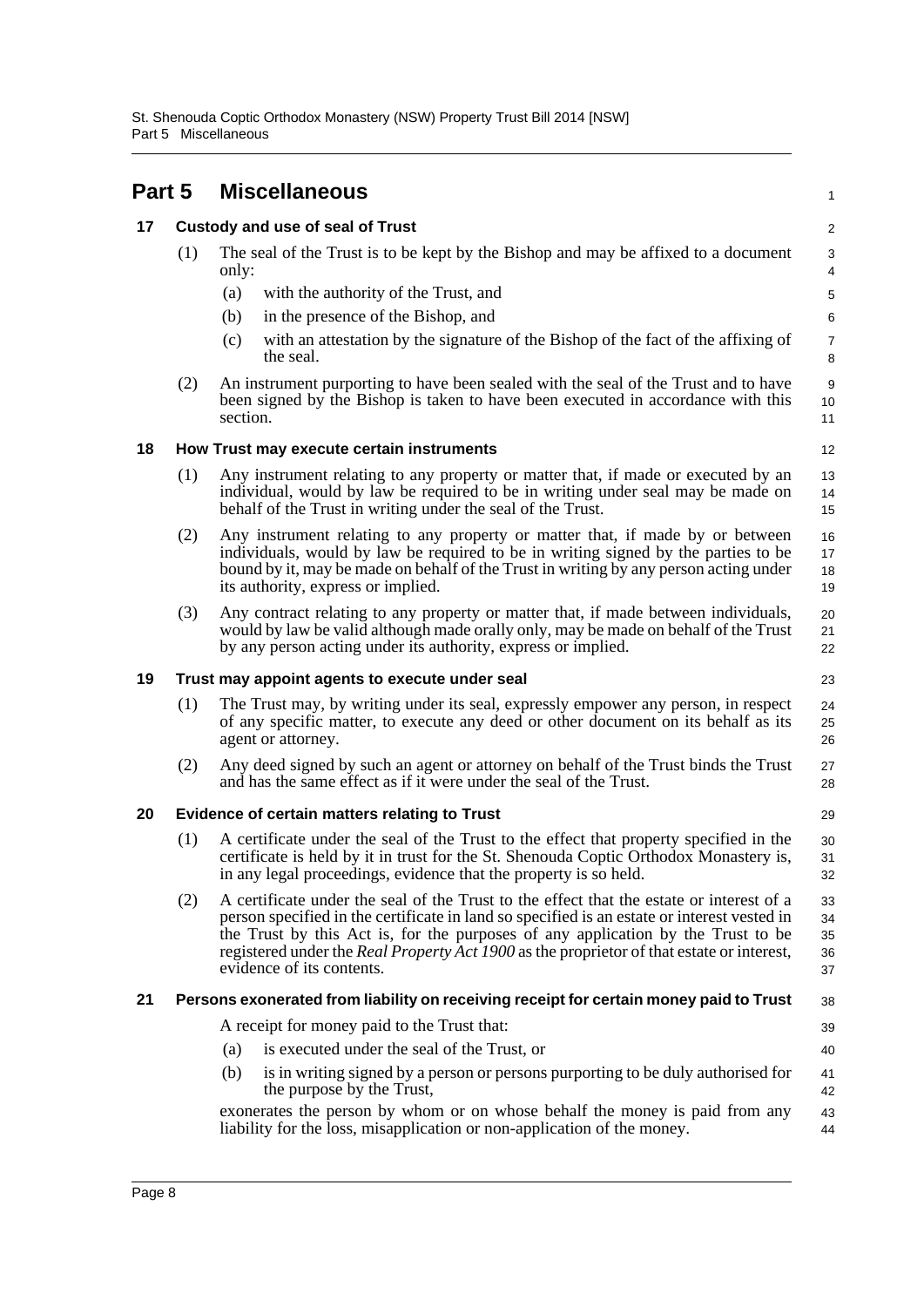<span id="page-13-2"></span><span id="page-13-1"></span><span id="page-13-0"></span>

| 22 | Inquiries relating to dealings with trust property unnecessary in certain cases                                                                                                                                                                                                                                                                                                                   | $\mathbf{1}$               |
|----|---------------------------------------------------------------------------------------------------------------------------------------------------------------------------------------------------------------------------------------------------------------------------------------------------------------------------------------------------------------------------------------------------|----------------------------|
|    | Whenever the Trust acquires, disposes of, mortgages, leases or otherwise deals with<br>property it is not necessary for:                                                                                                                                                                                                                                                                          | $\overline{2}$<br>3        |
|    | the other party or parties to the transaction or dealing, or<br>(a)                                                                                                                                                                                                                                                                                                                               | 4                          |
|    | the Registrar-General or any other person registering or certifying title to the<br>(b)<br>property,                                                                                                                                                                                                                                                                                              | $\mathbf 5$<br>6           |
|    | to inquire whether the Trust has power to acquire, dispose of, mortgage, lease or<br>otherwise deal with the property and none of those persons is affected by notice that<br>the Trust has no such power.                                                                                                                                                                                        | $\overline{7}$<br>8<br>9   |
| 23 | Certain persons to be indemnified out of trust property                                                                                                                                                                                                                                                                                                                                           | 10                         |
|    | The Bishop, and any other person, exercising in good faith a function in relation to<br>trust property in accordance with this Act or any by-law of the Trust, and the executor<br>or administrator of the Bishop or the person, are entitled to be indemnified out of trust<br>property against all expenses and liabilities that they incur in connection with the<br>exercise of the function. | 11<br>12<br>13<br>14<br>15 |
|    |                                                                                                                                                                                                                                                                                                                                                                                                   |                            |
| 24 | How documents may be served on Trust                                                                                                                                                                                                                                                                                                                                                              | 16                         |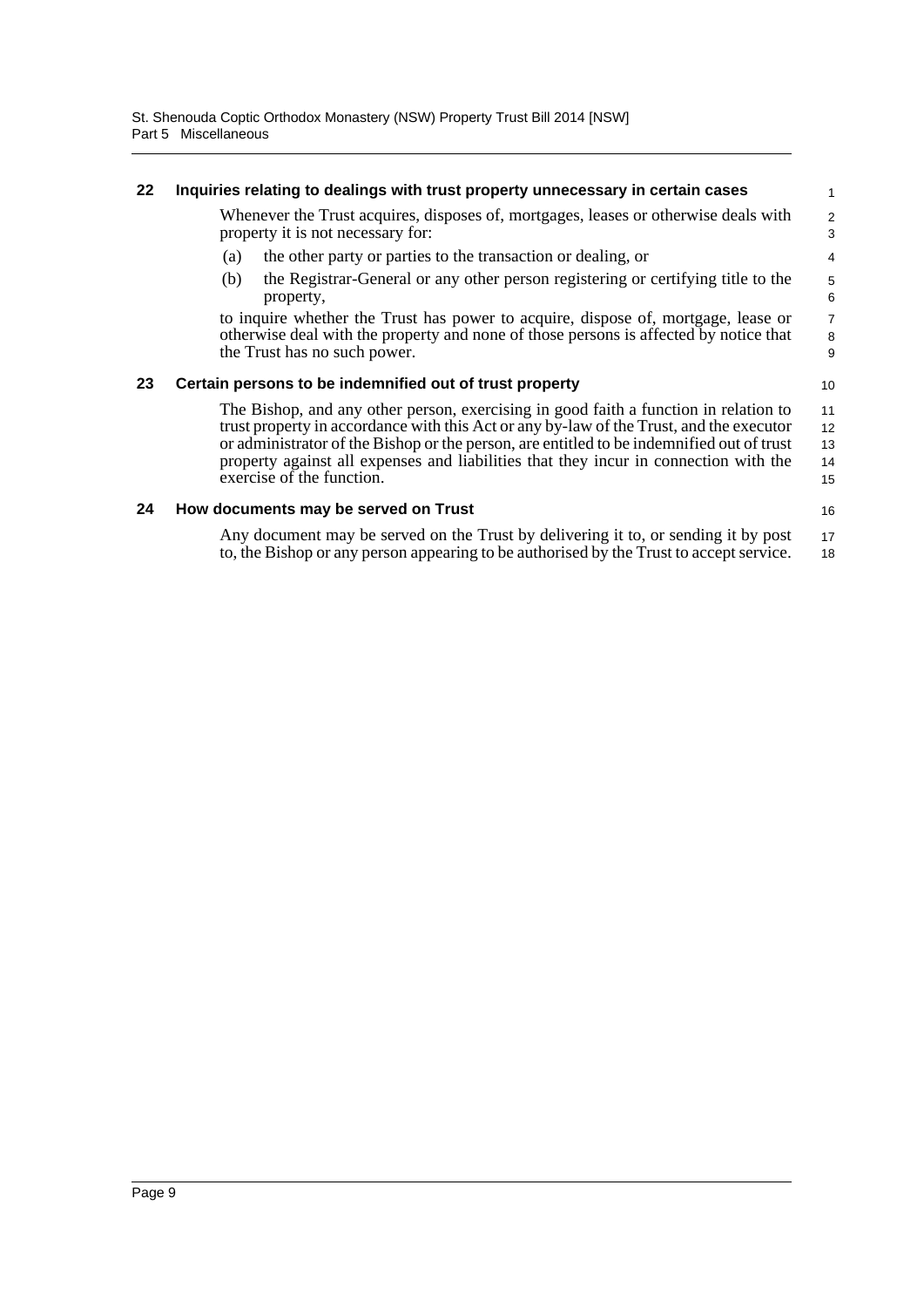### <span id="page-14-0"></span>**Schedule 1 Savings, transitional and other provisions**

#### **Part 1 General**

#### **1 Regulations**

(1) The Governor may make regulations containing provisions of a savings or transitional nature consequent on the enactment of this Act or any Act that amends this Act.

1

 $\mathfrak{p}$ 

18

- (2) Any such provision may, if the regulations so provide, take effect from the date of assent to the Act concerned or a later date.
- (3) To the extent to which any such provision takes effect from a date that is earlier than the date of its publication on the NSW legislation website, the provision does not operate so as:
	- (a) to affect, in a manner prejudicial to any person (other than the State or an authority of the State), the rights of that person existing before the date of its publication, or
	- (b) to impose liabilities on any person (other than the State or an authority of the State) in respect of anything done or omitted to be done before the date of its publication.

#### **Part 2 Provisions consequent on enactment of this Act**

#### **2 Definition**

In this Part, *former trustee* means any person in whom, immediately before the appointed day, property was vested in trust for the St. Shenouda Coptic Orthodox Monastery.

#### **3 Claims and liabilities in relation to the Trust**

On and from the appointed day, the following provisions have effect in relation to property vested in the Trust in accordance with section 8:

- (a) the rights and liabilities of a former trustee become rights and liabilities of the Trust to be exercised and discharged in accordance with this Act,
- (b) the obligations of a former trustee become obligations of the Trust to be performed in accordance with this Act,
- (c) proceedings before a court or tribunal by or against a former trustee that, immediately before the appointed day, were pending or in the course of being heard are taken to be proceedings by or against the Trust, 30 31 32
- (d) to the extent to which an act, matter or thing done or omitted to be done on behalf of a former trustee had any force or effect immediately before the appointed day, it is taken to be an act, matter or thing done or omitted to be done by the Trust, 33 34 35 36
- (e) a reference in any instrument to a former trustee is to be read as a reference to the Trust, 37 38